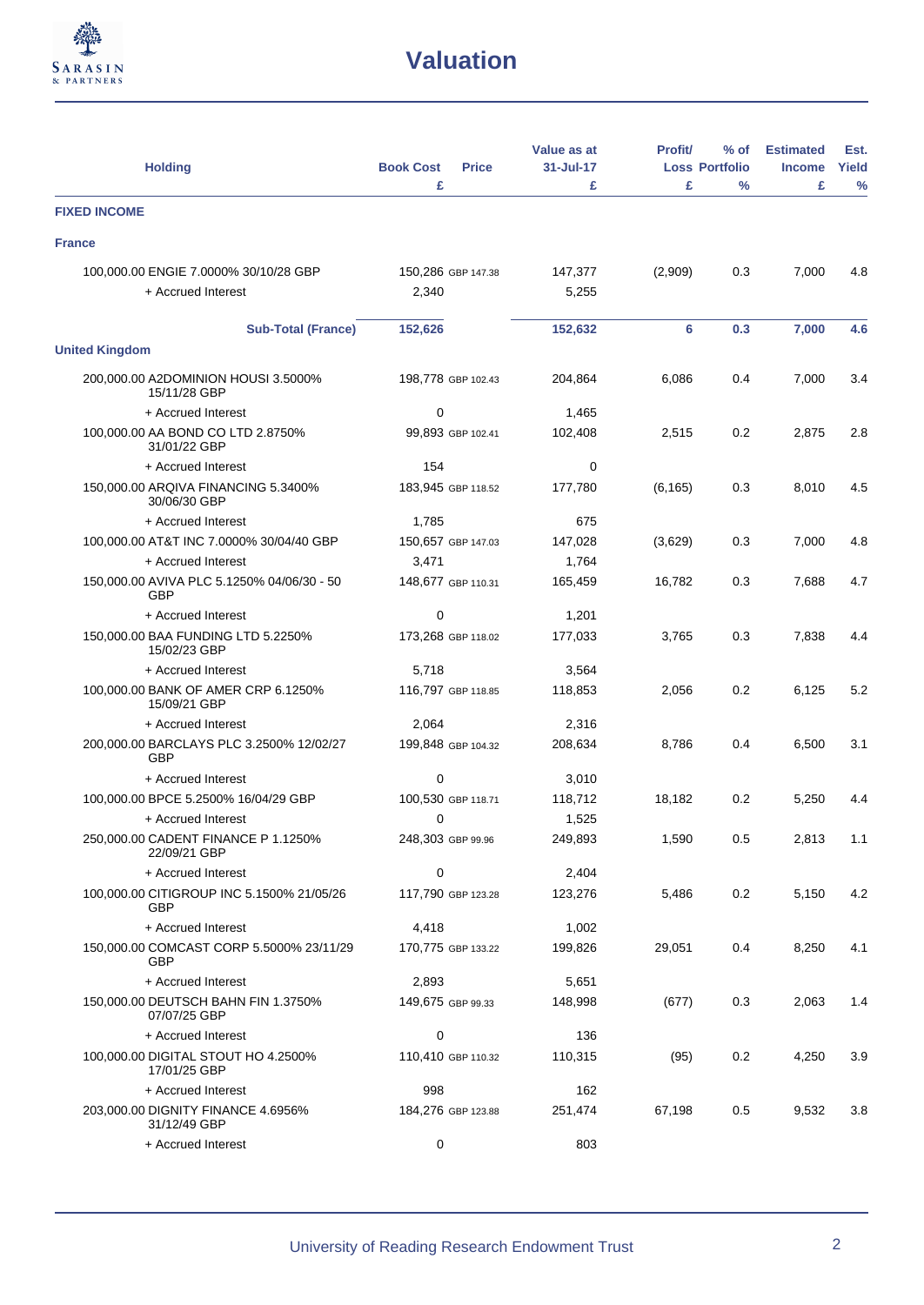

L.

| <b>Holding</b>                                            | <b>Book Cost</b><br>£ | <b>Price</b>       | Value as at<br>31-Jul-17<br>£ | <b>Profit/</b><br>£ | % of<br><b>Loss Portfolio</b><br>$\frac{0}{0}$ | <b>Estimated</b><br><b>Income</b><br>£ | Est.<br>Yield<br>$\%$ |
|-----------------------------------------------------------|-----------------------|--------------------|-------------------------------|---------------------|------------------------------------------------|----------------------------------------|-----------------------|
| 100,000.00 EASTERN POWER NETWORKS<br>8.5000% 31/03/25 GBP |                       | 144,004 GBP 146.34 | 146,338                       | 2,334               | 0.3                                            | 8,500                                  | 5.8                   |
| + Accrued Interest                                        | 4,628                 |                    | 2,833                         |                     |                                                |                                        |                       |
| 200,000.00 ELEC DE FRANCE 5.8750%<br>22/01/29 - PERP GBP  |                       | 206,300 GBP 102.94 | 205,880                       | (420)               | 0.4                                            | 11,750                                 | 5.7                   |
| + Accrued Interest                                        | 479                   |                    | 287                           |                     |                                                |                                        |                       |
| 100,000.00 GLAXOSMITHKLINE 5.2500%<br>19/12/33 GBP        |                       | 139,483 GBP 137.49 | 137,491                       | (1,992)             | 0.3                                            | 5,250                                  | 3.8                   |
| + Accrued Interest                                        | 1,832                 |                    | 602                           |                     |                                                |                                        |                       |
| 100,000.00 GO-AHEAD GROUP 2.5000%<br>06/07/24 GBP         |                       | 99,280 GBP 99.83   | 99,827                        | 547                 | 0.2                                            | 2,500                                  | 2.5                   |
| + Accrued Interest                                        | 0                     |                    | 171                           |                     |                                                |                                        |                       |
| 130,000.00 GREAT ROLLING STOCK 6.8750%<br>27/07/13-35 GBP |                       | 134,019 GBP 108.51 | 141,065                       | 7,046               | 0.3                                            | 7,345                                  | 5.2                   |
| + Accrued Interest                                        | 274                   |                    | 80                            |                     |                                                |                                        |                       |
| 200,000.00 HIGH SPEED RAIL 4.3750% 4/28 -<br>11/38 GBP    |                       | 196,930 GBP 126.05 | 252,090                       | 55,160              | 0.5                                            | 8,750                                  | 3.5                   |
| + Accrued Interest                                        | $\mathbf 0$           |                    | 2,188                         |                     |                                                |                                        |                       |
| 100,000.00 INNOGY FINANCE 4.7500%<br>31/01/34 GBP         |                       | 117,550 GBP 122.94 | 122,937                       | 5,387               | 0.2                                            | 4,750                                  | 3.9                   |
| + Accrued Interest                                        | 78                    |                    | 2,355                         |                     |                                                |                                        |                       |
| 100,000.00 INSTIT CRDT OFCL 1.8750%<br>15/12/17 GBP       |                       | 99,777 GBP 100.34  | 100,336                       | 559                 | 0.2                                            | 1,875                                  | 1.9                   |
| + Accrued Interest                                        | 0                     |                    | 1,171                         |                     |                                                |                                        |                       |
| 150,000.00 KENNEDY WILSON E 3.9500%<br>30/06/22 GBP       |                       | 150,111 GBP 103.03 | 154,548                       | 4,437               | 0.3                                            | 5,925                                  | 3.8                   |
| + Accrued Interest                                        | 4,565                 |                    | 503                           |                     |                                                |                                        |                       |
| 150,000.00 KPN NV 5.7500% 17/09/29 GBP                    |                       | 175,074 GBP 127.99 | 191,985                       | 16,911              | 0.4                                            | 8,625                                  | 4.5                   |
| + Accrued Interest                                        | 7,798                 |                    | 7,491                         |                     |                                                |                                        |                       |
| 150,000.00 LCR FINANCE PLC 4.5000%<br>07/12/28 GBP        |                       | 179,882 GBP 129.10 | 193,649                       | 13,767              | 0.4                                            | 6,750                                  | 3.5                   |
| + Accrued Interest                                        | 2,822                 |                    | 996                           |                     |                                                |                                        |                       |
| 100,000.00 LLOYDS BANK PLC 4.8750%<br>30/03/27 GBP        |                       | 124,794 GBP 126.09 | 126,094                       | 1,300               | 0.2                                            | 4,875                                  | 3.9                   |
| + Accrued Interest                                        | 3,847                 |                    | 1,643                         |                     |                                                |                                        |                       |
| 200,000.00 LLOYDS BANK PLC 7.6250%<br>22/04/25 GBP        |                       | 269,802 GBP 136.03 | 272,062                       | 2,260               | 0.5                                            | 15,250                                 | 5.6                   |
| + Accrued Interest                                        | 3,417                 |                    | 4,167                         |                     |                                                |                                        |                       |
| 100,000.00 MANCHESTER AGF 4.7500%<br>31/03/34 GBP         |                       | 105,068 GBP 126.46 | 126,458                       | 21,390              | 0.2                                            | 4,750                                  | 3.8                   |
| + Accrued Interest                                        | 2,268                 |                    | 1,583                         |                     |                                                |                                        |                       |
| 100,000.00 MOTABILITY OPS 3.7500% 16/07/26<br><b>GBP</b>  |                       | 99,369 GBP 115.08  | 115,076                       | 15,707              | 0.2                                            | 3,750                                  | 3.3                   |
| + Accrued Interest                                        | 0                     |                    | 153                           |                     |                                                |                                        |                       |
| 100,000.00 NGG FINANCE 5.6250% 18/06/25 -<br>73 GBP       |                       | 99,954 GBP 113.43  | 113,425                       | 13,471              | 0.2                                            | 5,625                                  | 5.0                   |
| + Accrued Interest                                        | 0                     |                    | 663                           |                     |                                                |                                        |                       |
| 150,000.00 NORTHUMBRIAN WTR 1.6250%<br>11/10/26 GBP       | 149,646 GBP 96.69     |                    | 145,031                       | (4,616)             | 0.3                                            | 2,438                                  | 1.7                   |
| + Accrued Interest                                        | 0                     |                    | 1,957                         |                     |                                                |                                        |                       |
| 200,000.00 PLACES FOR PPL 2.8750%<br>17/08/26 GBP         | 199,524 GBP 98.10     |                    | 196,190                       | (3, 334)            | 0.4                                            | 5,750                                  | 2.9                   |
| + Accrued Interest                                        | 0                     |                    | 5,482                         |                     |                                                |                                        |                       |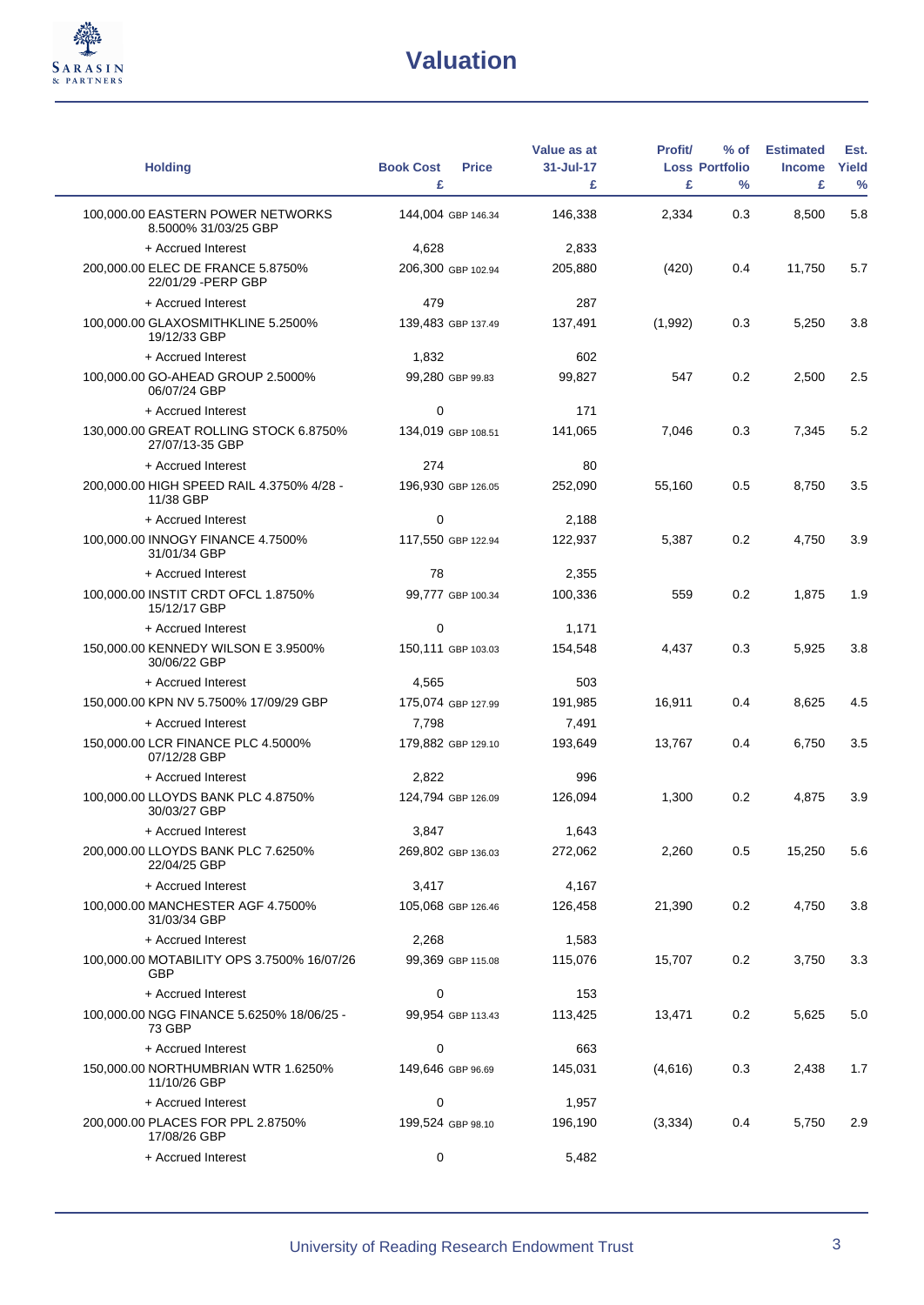

L.

| <b>Holding</b>                                                    | <b>Book Cost</b>   | <b>Price</b>       | Value as at<br>31-Jul-17 | <b>Profit/</b> | % of<br><b>Loss Portfolio</b> | <b>Estimated</b><br><b>Income</b> | Est.<br>Yield |
|-------------------------------------------------------------------|--------------------|--------------------|--------------------------|----------------|-------------------------------|-----------------------------------|---------------|
|                                                                   | £                  |                    | £                        | £              | $\frac{0}{0}$                 | £                                 | $\frac{0}{0}$ |
| 200,000.00 PRS FINANCE PLC 1.7500%<br>24/11/26 GBP                | 197,832 GBP 101.89 |                    | 203,776                  | 5,944          | 0.4                           | 3,500                             | 1.7           |
| + Accrued Interest                                                | 213                |                    | 647                      |                |                               |                                   |               |
| 200,000.00 PRUDENTIAL PLC 5.7000%<br>19/12/43 - 63 GBP            |                    | 194,700 GBP 115.66 | 231,310                  | 36,610         | 0.4                           | 11,400                            | 4.9           |
| + Accrued Interest                                                | 4,579              |                    | 1,308                    |                |                               |                                   |               |
| 100,000.00 RAC BOND CO 4.5650% 06/05/23<br><b>GBP</b>             |                    | 109,955 GBP 109.39 | 109,389                  | (566)          | 0.2                           | 4,565                             | 4.2           |
| + Accrued Interest                                                | 1,450              |                    | 1,067                    |                |                               |                                   |               |
| 200,000.00 RESEAU FERRE FRA 5.5000%<br>01/12/21 GBP               |                    | 239,841 GBP 118.73 | 237,454                  | (2, 387)       | 0.4                           | 11,000                            | 4.6           |
| + Accrued Interest                                                | 1,080              |                    | 7,303                    |                |                               |                                   |               |
| 150,000.00 ROYAL BK SCOTLND 6.3750%<br>07/12/28 GBP               |                    | 180,330 GBP 135.28 | 202,919                  | 22,589         | 0.4                           | 9,563                             | 4.7           |
| + Accrued Interest                                                | 1,673              |                    | 6,189                    |                |                               |                                   |               |
| 1,528,175.75 SARASIN RESPONSIBLE<br><b>CORPORATE BOND - I INC</b> | 1,600,000 GBP 1.03 |                    | 1,580,134                | (19, 866)      | 2.9                           | 67,424                            | 4.3           |
| 150,000.00 SCOTTISH WIDOWS 7.0000%<br>16/06/43 GBP                | 203,208 GBP 130.11 |                    | 195,165                  | (8,043)        | 0.4                           | 10,500                            | 5.4           |
| + Accrued Interest                                                | 6,703              |                    | 1,295                    |                |                               |                                   |               |
| 150,000.00 SSE PLC 3.8750% 10/09/20 - PERP<br><b>GBP</b>          |                    | 139.425 GBP 103.35 | 155,025                  | 15,600         | 0.3                           | 5,813                             | 3.8           |
| + Accrued Interest                                                | 5,709              |                    | 5,160                    |                |                               |                                   |               |
| 200,000.00 TELEREAL SECURED 4.0100%<br>10/12/31 GBP               | 167,860 GBP 89.31  |                    | 178,612                  | 10,752         | 0.3                           | 6,641                             | 3.7           |
| + Accrued Interest                                                | $\mathbf 0$        |                    | 920                      |                |                               |                                   |               |
| 250,000.00 TESCO PROP FIN 5 5.6611%<br>13/10/41 GBP               | 252,637 GBP 107.54 |                    | 268,839                  | 16,202         | 0.5                           | 13,964                            | 5.2           |
| + Accrued Interest                                                | 1,714              |                    | 683                      |                |                               |                                   |               |
| 100,000.00 TFL 3.6250% 15/05/45 GBP                               |                    | 99.141 GBP 122.88  | 122,884                  | 23,743         | 0.2                           | 3,625                             | 3.0           |
| + Accrued Interest                                                | $\mathbf 0$        |                    | 765                      |                |                               |                                   |               |
| 150,000.00 UNITE USAF II 3.9210% 30/06/25<br><b>GBP</b>           |                    | 153,355 GBP 113.54 | 170,312                  | 16,957         | 0.3                           | 5,882                             | 3.5           |
| + Accrued Interest                                                | 310                |                    | 495                      |                |                               |                                   |               |
| 150,000.00 UNIV OF MANCHEST 4.2500%<br>04/07/53 GBP               |                    | 146,973 GBP 144.12 | 216,182                  | 69,209         | 0.4                           | 6,375                             | 3.0           |
| + Accrued Interest                                                | 0                  |                    | 468                      |                |                               |                                   |               |
| 150,000.00 UPP BOND ISSUER 4.9023%<br>31/8/13 - 39 GBP            |                    | 142,618 GBP 117.50 | 176,248                  | 33,630         | 0.3                           | 7,055                             | 4.0           |
| + Accrued Interest                                                | 2,358              |                    | 2,933                    |                |                               |                                   |               |
| 100,000.00 WELLS FARGO CO 2.0000%<br>28/07/25 GBP                 |                    | 99,116 GBP 99.73   | 99,730                   | 614            | 0.2                           | 2,000                             | 2.0           |
| + Accrued Interest                                                | 1,189              |                    | 16                       |                |                               |                                   |               |
| 100,000.00 WELLTOWER INC 4.5000%<br>01/12/34 GBP                  |                    | 115,538 GBP 113.81 | 113,812                  | (1,726)        | 0.2                           | 4,500                             | 4.0           |
| + Accrued Interest                                                | 1,270              |                    | 2,984                    |                |                               |                                   |               |
| <b>Sub-Total (United Kingdom)</b>                                 | 9,168,472          |                    | 9,699,056                | 530,584        | 17.9                          | 378,605                           | 3.9           |
| <b>Total for FIXED INCOME</b>                                     | 9,321,097          |                    | 9,851,688                | 530,590        | 18.2                          | 385,605                           | 3.9           |
|                                                                   |                    |                    |                          |                |                               |                                   |               |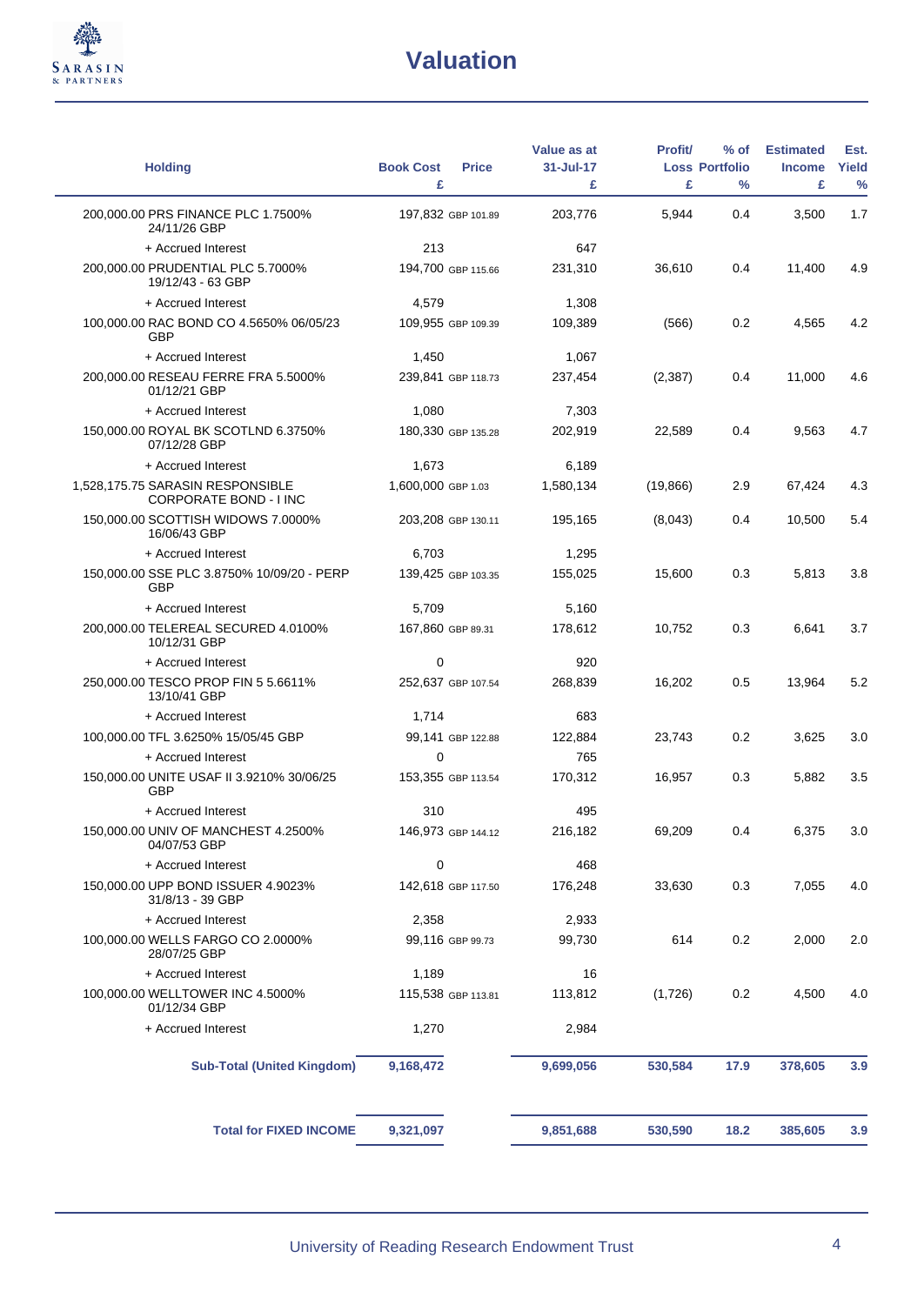

| <b>Holding</b>                                   | <b>Book Cost</b><br><b>Price</b><br>£    | Value as at<br>31-Jul-17<br>£ | Profit/<br>£         | $%$ of<br><b>Loss Portfolio</b><br>$\frac{9}{6}$ | <b>Estimated</b><br><b>Income</b><br>£ | Est.<br>Yield |
|--------------------------------------------------|------------------------------------------|-------------------------------|----------------------|--------------------------------------------------|----------------------------------------|---------------|
| <b>EQUITIES</b>                                  |                                          |                               |                      |                                                  |                                        | $\%$          |
| <b>Australia</b>                                 |                                          |                               |                      |                                                  |                                        |               |
| <b>Cash Harvest</b>                              |                                          |                               |                      |                                                  |                                        |               |
| 74,517.00 SONIC HEALTHCARE LTD                   | 762,143 AUD 22.23                        | 1,003,126                     | 240,983              | 1.9                                              | 33,735                                 | 3.4           |
| <b>Sub-Total (Australia)</b><br>Canada           | 762,143                                  | 1,003,126                     | 240,983              | 1.9                                              | 33,735                                 | 3.4           |
| <b>Cyclical Franchise</b>                        |                                          |                               |                      |                                                  |                                        |               |
| 19,062.00 BANK OF NOVA SCOTIA                    | 648,549 CAD 77.63                        | 897,545                       | 248,996              | 1.7                                              | 34,672                                 | 3.9           |
| <b>Sub-Total (Canada)</b><br><b>France</b>       | 648,549                                  | 897,545                       | 248,996              | 1.7                                              | 34,672                                 | 3.9           |
| <b>Cash Harvest</b>                              |                                          |                               |                      |                                                  |                                        |               |
| 45,987.00 SES<br>29,038.00 TOTAL SA              | 848,158 EUR 19.88<br>1,009,331 EUR 42.95 | 817,377<br>1,115,347          | (30, 781)<br>106,017 | 1.5<br>2.1                                       | 55,108<br>63,608                       | 6.7<br>5.7    |
|                                                  |                                          |                               |                      |                                                  |                                        |               |
| <b>Sub-Total (France)</b><br><b>Germany</b>      | 1,857,489                                | 1,932,725                     | 75,235               | 3.6                                              | 118,716                                | 6.1           |
| <b>Disruptive Growth</b>                         |                                          |                               |                      |                                                  |                                        |               |
| 19,799.00 DRILLISCH AG                           | 605,196 EUR 56.58                        | 1,001,883                     | 396,687              | 1.8                                              | 31,790                                 | 3.2           |
| <b>Sub-Total (Germany)</b><br><b>Hong Kong</b>   | 605,196                                  | 1,001,883                     | 396,687              | 1.8                                              | 31,790                                 | 3.2           |
| <b>Cyclical Franchise</b>                        |                                          |                               |                      |                                                  |                                        |               |
| 320,400.00 SAMSONITE INTERNATIONAL SA            | 675,011 НКД 32.75                        | 1,019,090                     | 344,079              | 1.9                                              | 16,907                                 | 1.7           |
| <b>Sub-Total (Hong Kong)</b><br><b>Mexico</b>    | 675,011                                  | 1,019,090                     | 344,079              | 1.9                                              | 16,907                                 | 1.7           |
| Defensive Franchise                              |                                          |                               |                      |                                                  |                                        |               |
| 428,300.00 WALMART DE MEXICO SAB DE CV           | 757,121 MXN 41.20                        | 749,883                       | (7, 239)             | 1.4                                              | 11,646                                 | 1.6           |
| <b>Sub-Total (Mexico)</b><br><b>Netherlands</b>  | 757,121                                  | 749,883                       | (7, 239)             | $1.4$                                            | 11,646                                 | 1.6           |
| <b>Cyclical Franchise</b>                        |                                          |                               |                      |                                                  |                                        |               |
| 70,924.00 ING GROEP NV                           | 665,300 EUR 15.81                        | 1,002,779                     | 337,480              | 1.9                                              | 41,846                                 | 4.2           |
| <b>Sub-Total (Netherlands)</b>                   | 665,300                                  | 1,002,779                     | 337,480              | 1.9                                              | 41,846                                 | 4.2           |
| <b>Switzerland</b>                               |                                          |                               |                      |                                                  |                                        |               |
| <b>Cyclical Franchise</b>                        |                                          |                               |                      |                                                  |                                        |               |
| 4,544.00 ROCHE HOLDING AG-<br><b>GENUSSCHEIN</b> | 730,302 CHF 244.80                       | 874,472                       | 144,170              | 1.6                                              | 29,277                                 | 3.3           |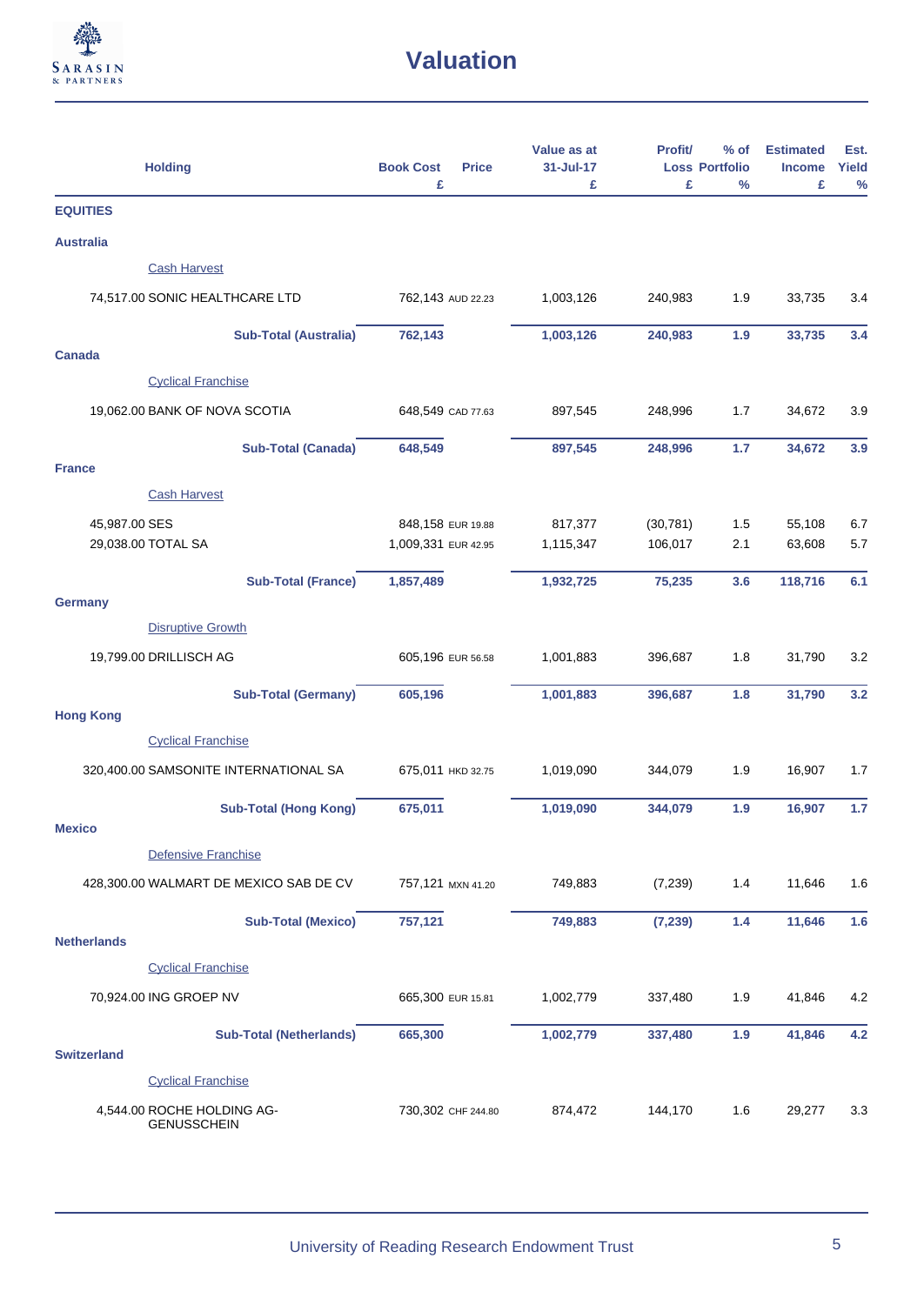

| <b>Holding</b>                                                       | <b>Book Cost</b><br><b>Price</b><br>£  | Value as at<br>31-Jul-17<br>£ | <b>Profit/</b><br>£    | $%$ of<br><b>Loss Portfolio</b><br>% | <b>Estimated</b><br><b>Income</b><br>£ | Est.<br>Yield<br>$\frac{0}{0}$ |
|----------------------------------------------------------------------|----------------------------------------|-------------------------------|------------------------|--------------------------------------|----------------------------------------|--------------------------------|
| Defensive Franchise                                                  |                                        |                               |                        |                                      |                                        |                                |
| 601.00 GIVAUDAN-REG                                                  | 576,248 CHF 1,924.00                   | 909,024                       | 332,777                | 1.7                                  | 26,444                                 | 2.9                            |
| <b>Sub-Total (Switzerland)</b>                                       | 1,306,550                              | 1,783,496                     | 476,946                | 3.3                                  | 55,721                                 | 3.1                            |
| <b>Taiwan</b>                                                        |                                        |                               |                        |                                      |                                        |                                |
| <b>Cash Harvest</b>                                                  |                                        |                               |                        |                                      |                                        |                                |
| 35,414.00 TAIWAN SEMICONDUCTOR-SP<br><b>ADR</b>                      | 610,145 USD 35.95                      | 965,702                       | 355,558                | 1.8                                  | 24,732                                 | 2.6                            |
| <b>Sub-Total (Taiwan)</b>                                            | 610,145                                | 965,702                       | 355,558                | 1.8                                  | 24,732                                 | 2.6                            |
| <b>United Kingdom</b>                                                |                                        |                               |                        |                                      |                                        |                                |
| <b>Cash Harvest</b>                                                  |                                        |                               |                        |                                      |                                        |                                |
| 249,170.00 BT GROUP PLC                                              | 819,891 GBP 3.14                       | 781,148                       | (38, 743)              | 1.4                                  | 36,003                                 | 4.6                            |
| 73,989.00 NATIONAL GRID PLC<br>36,657.00 ROYAL DUTCH SHELL PLC-B SHS | 777,218 GBP 9.36<br>808,160 GBP 21.52  | 692,833<br>788,675            | (84, 385)<br>(19, 485) | 1.3<br>1.5                           | 32,750<br>54,308                       | 4.7<br>6.9                     |
| <b>Cyclical Franchise</b>                                            |                                        |                               |                        |                                      |                                        |                                |
|                                                                      |                                        |                               |                        |                                      |                                        |                                |
| 1,342,932.00 LLOYDS BANKING GROUP PLC<br>52,406.00 PRUDENTIAL PLC    | 914,359 GBP 0.66<br>781,408 GBP 18.48  | 880,561<br>968,463            | (33, 798)<br>187,054   | 1.6<br>1.8                           | 34,245<br>22,798                       | 3.9<br>2.4                     |
| Defensive Franchise                                                  |                                        |                               |                        |                                      |                                        |                                |
|                                                                      |                                        |                               |                        |                                      |                                        |                                |
| 47,146.00 ADMIRAL GROUP PLC<br>42,768.00 COMPASS GROUP PLC           | 560,882 GBP 20.64<br>565,733 GBP 16.16 | 973,093<br>691,131            | 412,212<br>125,398     | 1.8<br>1.3                           | 24,395<br>13,809                       | 2.5<br>2.0                     |
| <b>Disruptive Growth</b>                                             |                                        |                               |                        |                                      |                                        |                                |
| 24,966.00 ASSOCIATED BRITISH FOODS PLC                               | 705,526 GBP 29.64                      | 739,992                       | 34,466                 | 1.4                                  | 9,435                                  | 1.3                            |
|                                                                      |                                        |                               |                        |                                      |                                        |                                |
| <b>Sub-Total (United Kingdom)</b><br><b>United States</b>            | 5,933,177                              | 6,515,896                     | 582,719                | 12.0                                 | 227,743                                | 3.5                            |
| <b>Cash Harvest</b>                                                  |                                        |                               |                        |                                      |                                        |                                |
| 25,584.00 KAR AUCTION SERVICES INC                                   | 472,491 USD 42.03                      | 815,637                       | 343,146                | 1.5                                  | 24,249                                 | 3.0                            |
| 38,034.00 SERVICE CORP INTERNATIONAL                                 | 671,900 USD 34.73                      | 1,001,950                     | 330,050                | 1.8                                  | 15,580                                 | 1.6                            |
| 11,421.00 UNION PACIFIC CORP                                         | 630,477 USD 102.98                     | 892,126                       | 261,650                | 1.6                                  | 20,492                                 | 2.3                            |
| <b>Cyclical Franchise</b>                                            |                                        |                               |                        |                                      |                                        |                                |
| 7,719.00 CINTAS CORP                                                 | 426,851 USD 134.88                     | 789,729                       | 362,878                | 1.5                                  | 7,787                                  | 1.0                            |
| 9,236.00 CME GROUP INC                                               | 844,707 USD 122.51                     | 858,272                       | 13,564                 | 1.6                                  | 17,646                                 | 2.1                            |
| 6,831.00 HOME DEPOT INC                                              | 573,044 USD 149.69                     | 775,615                       | 202,571                | 1.4                                  | 16,373                                 | 2.1                            |
| 17,616.00 JPMORGAN CHASE & CO                                        | 586,554 USD 91.81                      | 1,226,780                     | 640,226                | 2.3                                  | 26,192                                 | 2.1                            |
| 36,836.00 PFIZER INC                                                 | 968,248 USD 33.17                      | 926,803                       | (41, 445)              | 1.7                                  | 34,644                                 | 3.7                            |
| 14,516.00 SCHLUMBERGER LTD                                           | 912,010 USD 68.58                      | 755,116                       | (156, 893)             | 1.4                                  | 22,019                                 | 2.9                            |
| 8,707.00 UNITED PARCEL SERVICE-CL B                                  | 643,642 USD 110.32                     | 728,605                       | 84,963                 | 1.3                                  | 21,268                                 | $2.9\,$                        |
| 19,191.00 WELLS FARGO & CO                                           | 694,243 USD 53.94                      | 785,196                       | 90,953                 | 1.4                                  | 22,127                                 | 2.8                            |
| Defensive Franchise                                                  |                                        |                               |                        |                                      |                                        |                                |
| 6,256.00 3M CO                                                       | 581,828 USD 201.18                     | 954,665                       | 372,836                | 1.8                                  | 21,690                                 | $2.3\,$                        |
| 6,947.00 AIR PRODUCTS & CHEMICALS INC                                | 542,845 USD 142.05                     | 748,528                       | 205,683                | 1.4                                  | 19,072                                 | $2.5\,$                        |
| 9,373.00 AMERISOURCEBERGEN CORP                                      | 641,923 USD 93.80                      | 666,885                       | 24,962                 | 1.2                                  | 10,203                                 | 1.5                            |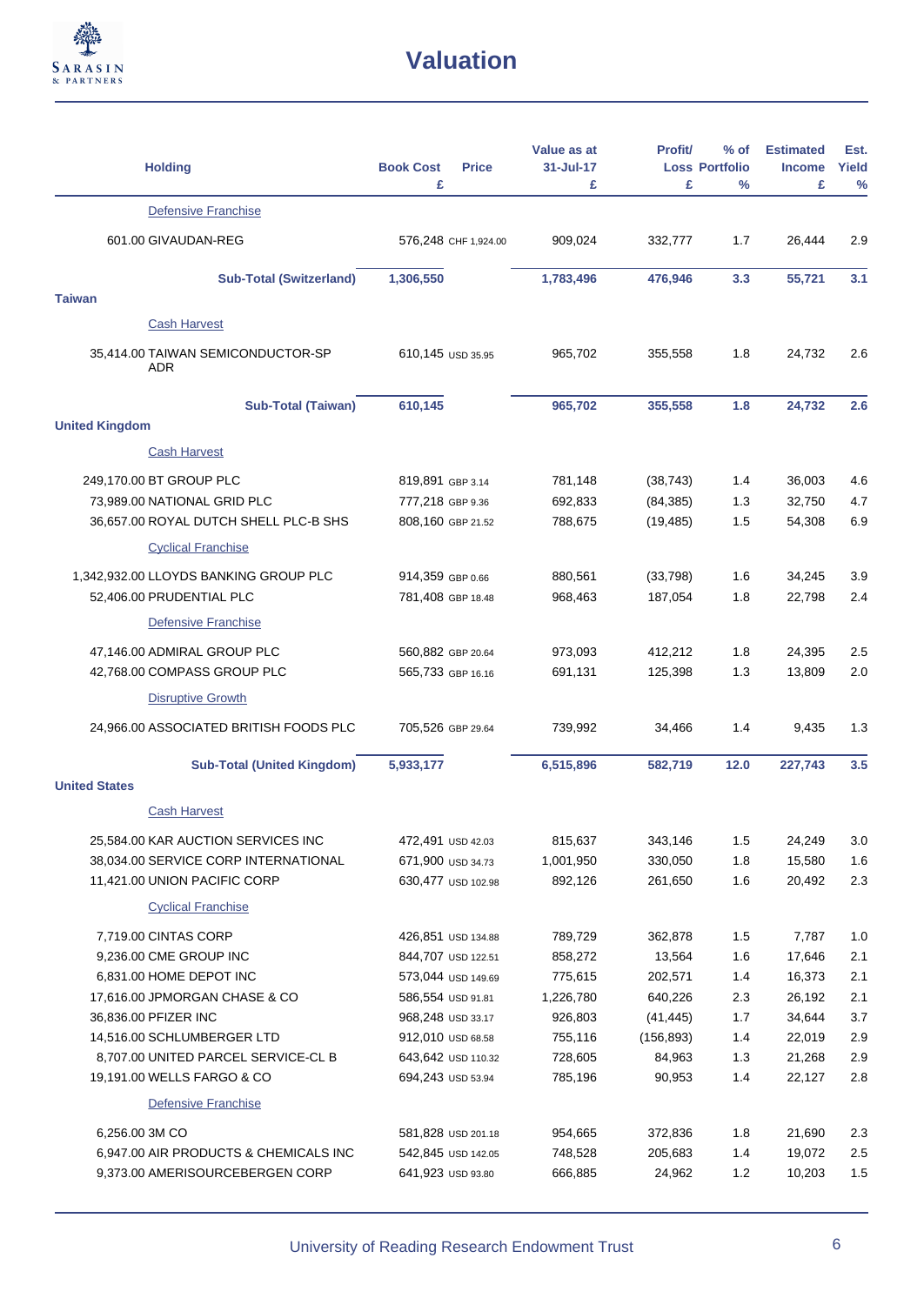

| <b>Holding</b>                                            | <b>Book Cost</b><br><b>Price</b><br>£ | Value as at<br>31-Jul-17<br>£ | Profit/<br>£ | $%$ of<br><b>Loss Portfolio</b><br>% | <b>Estimated</b><br><b>Income</b><br>£ | Est.<br>Yield<br>$\frac{9}{6}$ |
|-----------------------------------------------------------|---------------------------------------|-------------------------------|--------------|--------------------------------------|----------------------------------------|--------------------------------|
| 24,841.00 CINEMARK HOLDINGS INC                           | 474,194 USD 38.90                     | 732,973                       | 258,779      | 1.4                                  | 21,102                                 | 2.9                            |
| 14,109.00 COLGATE-PALMOLIVE CO                            | 625,084 USD 72.20                     | 772,685                       | 147,601      | 1.4                                  | 16,906                                 | 2.2                            |
| 6,326.00 COSTCO WHOLESALE CORP                            | 637,084 USD 158.51                    | 760,598                       | 123,514      | 1.4                                  | 8,876                                  | 1.2                            |
| 9,003.00 ECOLAB INC                                       | 682,442 USD 131.67                    | 899,173                       | 216,732      | 1.7                                  | 9,972                                  | 1.1                            |
| 7,828.00 KIMBERLY-CLARK CORP                              | 492,726 USD 123.11                    | 730,993                       | 238,267      | 1.3                                  | 22,434                                 | 3.1                            |
| 3,819.00 LOCKHEED MARTIN CORP                             | 505,378 USD 292.14                    | 846,272                       | 340,894      | 1.6                                  | 20,598                                 | 2.4                            |
| 8,917.00 NEXTERA ENERGY INC                               | 711,968 USD 146.09                    | 988,117                       | 276,149      | 1.8                                  | 25,059                                 | 2.5                            |
| <b>Disruptive Growth</b>                                  |                                       |                               |              |                                      |                                        |                                |
| 5,777.00 AMGEN INC                                        | 443,703 USD 174.57                    | 764,965                       | 321,261      | 1.4                                  | 18,841                                 | 2.5                            |
| 2,923.00 BLACKROCK INC                                    | 620,790 USD 426.39                    | 945,377                       | 324,588      | 1.7                                  | 21,233                                 | 2.2                            |
| 11,181.00 MASTERCARD INC - A                              | 665,227 USD 127.88                    | 1,084,558                     | 419,330      | 2.0                                  | 7,212                                  | 0.7                            |
|                                                           |                                       |                               |              |                                      |                                        |                                |
| <b>Sub-Total (United States)</b>                          | 15,049,358                            | 20,451,618                    | 5,402,260    | 37.7                                 | 451,577                                | 2.2                            |
| <b>Total for EQUITIES</b>                                 | 28,870,040                            | 37,323,744                    | 8,453,704    | 68.9                                 | 1,049,084                              | 2.8                            |
| <b>PROPERTY</b>                                           |                                       |                               |              |                                      |                                        |                                |
| <b>Hong Kong</b>                                          |                                       |                               |              |                                      |                                        |                                |
| 70,000.00 SUN HUNG KAI PROPERTIES                         | 830,439 HKD 120.90                    | 821,927                       | (8, 513)     | 1.5                                  | 26,425                                 | 3.2                            |
| <b>Sub-Total (Hong Kong)</b><br><b>United States</b>      | 830,439                               | 821,927                       | (8, 513)     | 1.5                                  | 26,425                                 | 3.2                            |
| 7,740.00 CROWN CASTLE INTL CORP                           | 622,790 USD 100.56                    | 590,385                       | (32, 404)    | 1.1                                  | 21,927                                 | 3.7                            |
| 2,943.00 EQUINIX INC                                      | 478,201 USD 450.80                    | 1,006,337                     | 528,136      | 1.9                                  | 16,745                                 | 1.7                            |
| 5,222.00 SIMON PROPERTY GROUP INC                         | 671,606 USD 158.49                    | 627,781                       | (43, 825)    | 1.2                                  | 26,932                                 | 4.3                            |
| <b>Sub-Total (United States)</b>                          | 1,772,597                             | 2,224,503                     | 451,907      | 4.1                                  | 65,604                                 | 2.9                            |
| <b>Total for PROPERTY</b>                                 | 2,603,036                             | 3,046,430                     | 443,394      | 5.6                                  | 92,029                                 | 3.0                            |
| <b>ALTERNATIVE INVESTMENTS</b>                            |                                       |                               |              |                                      |                                        |                                |
| <b>Europe</b>                                             |                                       |                               |              |                                      |                                        |                                |
| 150,000.00 ALCENTRA EUROPEAN FLOATING<br>RATE INCOME FUND | 159,039 GBP 1.02                      | 152,625                       | (6, 414)     | 0.3                                  | 7,112                                  | 4.7                            |
| <b>Sub-Total (Europe)</b>                                 | 159,039                               | 152,625                       | (6, 414)     | 0.3                                  | 7,112                                  | 4.7                            |
| <b>Guernsey</b>                                           |                                       |                               |              |                                      |                                        |                                |
| 310,000.00 TWENTY FOUR INCOME FUND                        | 318,003 GBP 1.18                      | 364,250                       | 46,247       | 0.7                                  | 21,440                                 | 5.9                            |
| <b>Sub-Total (Guernsey)</b>                               | 318,003                               | 364,250                       | 46,247       | 0.7                                  | 21,440                                 | 5.9                            |